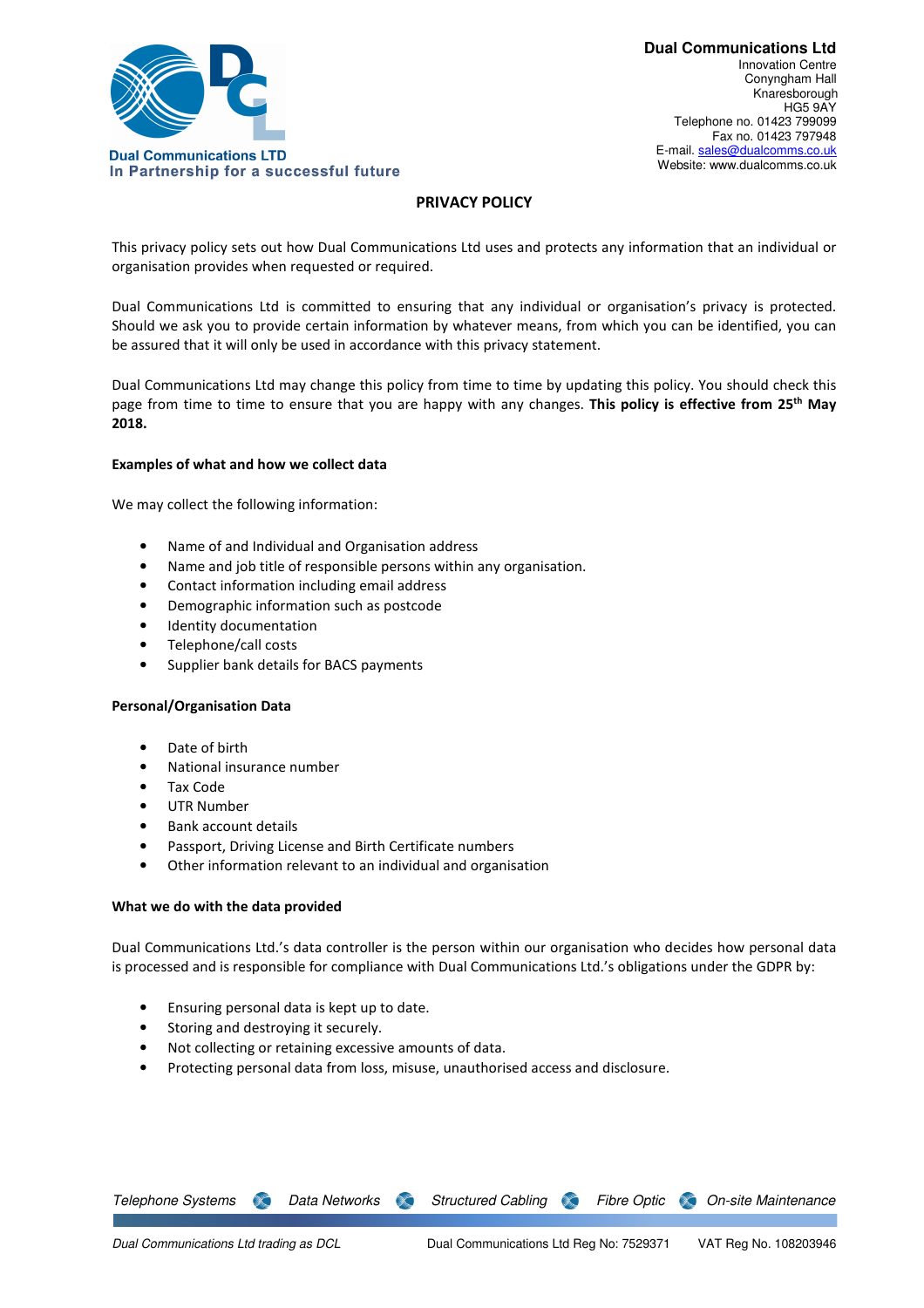

**Dual Communications Ltd**  Innovation Centre Conyngham Hall Knaresborough HG5 9AY Telephone no. 01423 799099 Fax no. 01423 797948 E-mail. sales@dualcomms.co.uk Website: www.dualcomms.co.uk

# **Processing**

We require this information to understand personal and organisation needs to provide a better service, and in particular for the following reasons:

- Provision and installation of telephone systems, data networks and maintenance.
- Internal record keeping.
- We may use the information to improve our products and services.
- We may periodically send promotional emails about new products, or other information which we think you may find interesting using the email address which you have provided.
- From time to time, we may also use your information to contact you for market research purposes.
- We may contact you by email, phone, fax or mail.

### **Legal requirement for processing**

The individual/organisation consent to be obtained and or given.

- Personal processing of contract: Contract of employment personal data permits to work emergency contacts – public safety through Disclosure & Barring Service (DBS) information.
- With an organisation for: Order/contract to supply/ contract management/corporate governance and legal compliance.

### **Classified sensitive data**

Personal data; revealing racial or ethnic origin, religious or philosophical beliefs, trade union membership, and the processing of genetic data, biometric data for the purpose of unique identification, data concerning health or sexual orientation.

- Any processing of classified sensitive data can only be actioned following explicit consent being obtained.
- Processing is necessary for carrying out obligations under employment, social security, or social protection law, or any collective agreement.
- Processing is necessary to protect the vital interests of a data subject
- Processing is necessary for the defence of legal claims where a court is acting on judgement.
- Processing is necessary for reasons of preventative or occupational medicine, for assessing the working capacity of an employee, medical diagnosis, health treatment and /management of health in the workplace

### **Processing Records**

Dual Communications Ltd process data for the following purpose;

- Management of Dual Communications Ltd Personnel
- Management of Appointed Contractors Personnel Training
- Employee Payroll
- Contractors & Suppliers Accounts
- Client Project Accounts

Telephone Systems **Standard Data Networks Structured Cabling Standard Fibre Optic Standard Maintenance**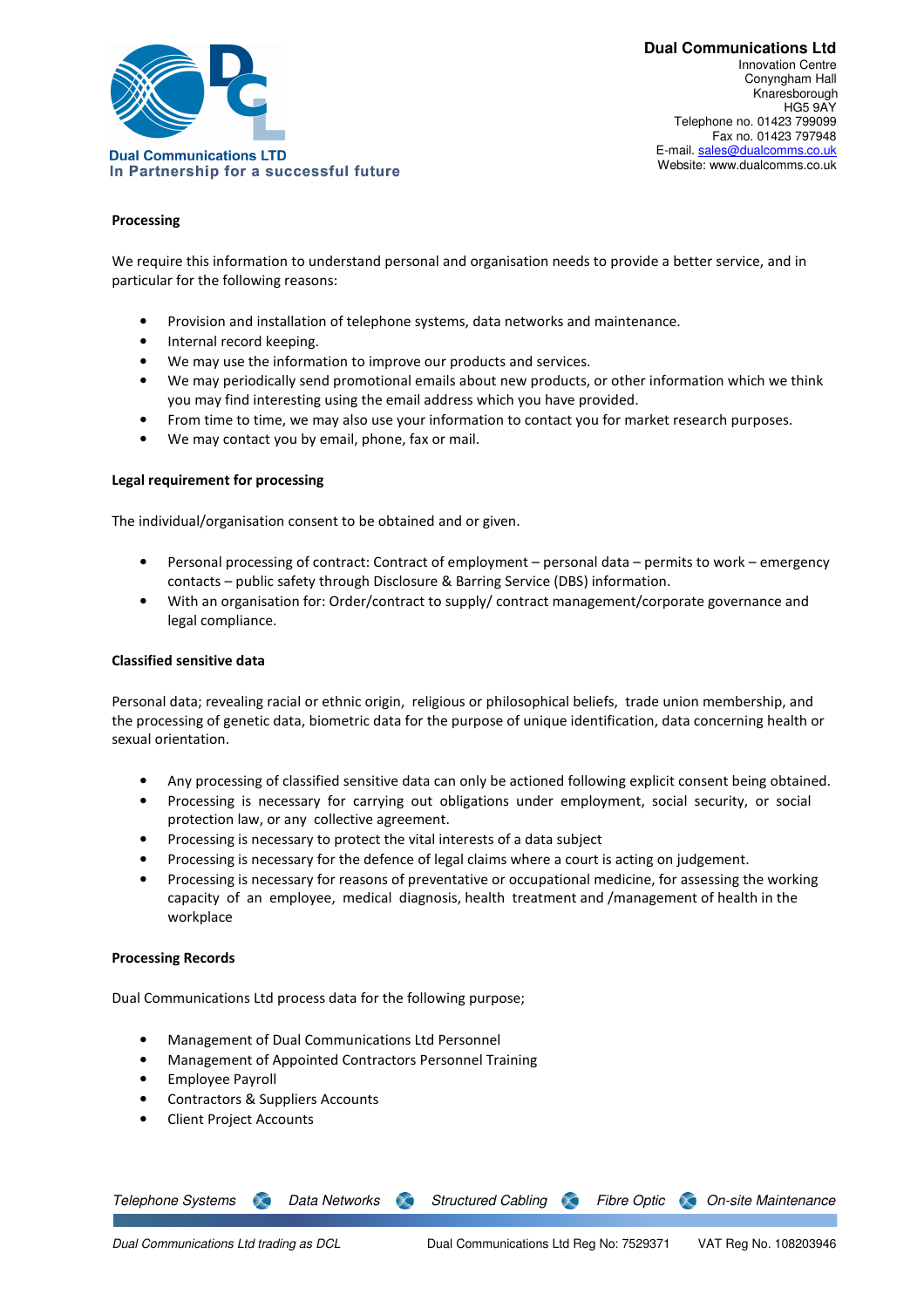

### **Screening of personnel**

If CCTV systems are used to monitor and collect visual images for security purposes they are only to be used in the prevention and detection of crime and or personnel safety.

Processing personal data maybe required as a contractual requirement for the purposes of security screening and vetting of staff, partner agencies and their sub-contractors in compliance with:

- Disclosure & Barring Service (DBS)
- Baseline Personnel Security Standard (BPSS)
- Counter Terrorism (CTC)
- Security Clearances at sensitive client sites as determined under contract

### **Tracking of Vehicles and equipment**

Processing personal data in monitoring of vehicles with fitted devices telematics and enabled smart devices for the purposes of:

- Telematics used for driver safety and security
- Equipment with in built location software such as IPhones and IPads

### **Personal data sharing**

Examples of Dual Communications Ltd requirement to share personal data.

- HMRC
- Client Site where restrictions on access for security is in place
- Authorised screening and vetting organisations
- Training organisations and other accrediting bodies' relevant to Dual Communications Ltd operations.
- Booking for individuals on travel & accommodation
- Shared information is limited that is required to enable performance of a contracted duty.

Personal data is only retained for periods determined by known regulatory or codes of practice, where Dual Communications Ltd insurers have specified conditions and or where any other known retention period has been made known through contract.

# **Security**

We are committed to ensuring that information is secure. In order to prevent unauthorised access or disclosure, we have put in place suitable physical, electronic and managerial procedures to safeguard and secure data from accidental loss or misuse.

- Access to personal information is only allowed where there are legal and or known contractual requirements.
- Individual and organisation rights to data held.
- There is a right to request copies of any such data held.
- A right to request the responsible Data Controller within Dual Communications Ltd corrects any data which is found to be incorrect.
- A right to request any personal data is deleted where known timeline requirement make it necessary.

Telephone Systems **Standard Data Networks Structured Cabling Standard Fibre Optic Standard Maintenance**